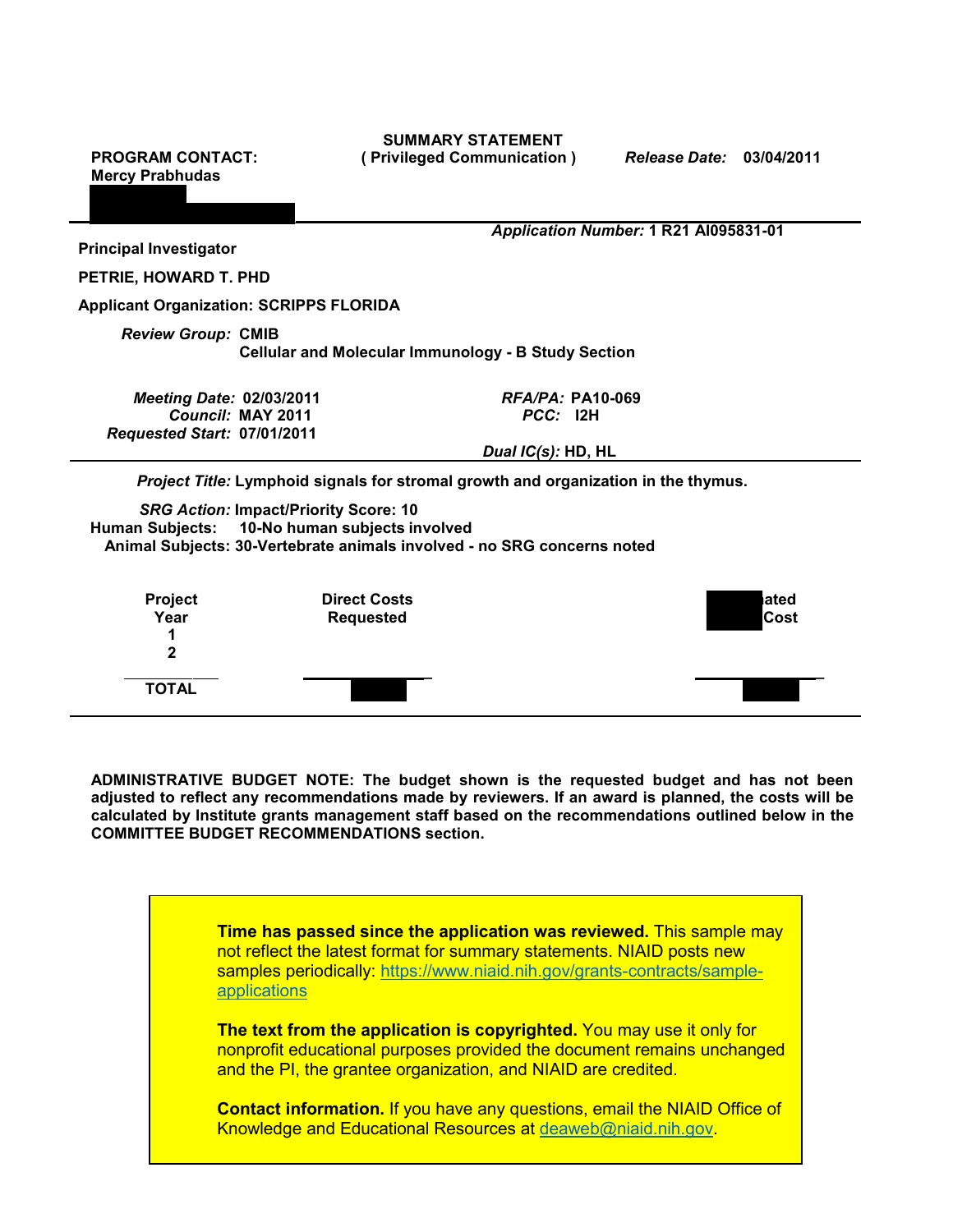#### **1R21AI095831-01 PETRIE, HOWARD**

**RESUME AND SUMMARY OF DISCUSSION:** This is a new Exploratory/Development application from a very creative and outstanding leader who has made seminal contributions to the field of T cell biology. The application proposes to study lymphoid signals that stimulate stromal growth and organization of the thymus. The intercommunication between thymocytes and thymic epithelial cells has been a long difficult journey although this investigator is well poised to accomplish significant progress. The strengths of this application are the outstanding investigator, highly innovative and well written experimental plan, state-of-the-art techniques (i.e. microarray-based gene profiling), and the very high significance of more fully understanding the correlation between the thymocytes and the other cells in the thymus. While this is an ambitious application which is not without risk, this is certainly well within this investigator's capabilities. Thus the overall impact is extremely high and likely to significantly advance the field.

**DESCRIPTION (provided by applicant):** Like all blood cells, T lymphocytes are constantly lost during life, and must be continuously replaced. The thymus is the primary site of de novo T lymphopoiesis. Microenvironmental conditions unique to the thymus induce a complex series of developmental events in multipotent, marrow-derived progenitors, including positive and negative control of proliferation, T lineage specification, functional T lineage asymmetry, self-restriction, self-tolerance, and cell death/survival signals. Significant progress has been made in understanding the signals the thymus provides to lymphoid progenitors to induce and control these events. However, the proliferation, differentiation, and/or survival of the non-lymphoid (stromal) components of the thymus are equally dependent on lymphoid cells, and the absence of lymphoid cells (e.g., congenital immunodeficiency diseases) results in athymia, even though the nascent stromal cells are functionally competent. The signals that lymphoid cells provide to induce stromal growth, differentiation, and/or survival are completely unknown. In this proposal, we propose to address this process in a comprehensive fashion. Using our recently devised method for global characterization of stromal gene expression in situ, we will analyze the dynamic response of stromal cells to the presence of lymphoid progenitors in an inducible model of thymic growth. We will then identify stromally-expressed genes that encode receptors, and thus may respond to the presence of lymphoid cells, with particular emphasis on those that change during specific phases of the growth response (induction, log phase, termination, steady-state). We will verify the presence of the cognate ligands for these receptors in lymphoid cells, using informatic methods as well as manual means of curation. Cognate receptor:ligand pairs will then be prioritized using a variety of criteria, including dynamic patterns of expression, known functional relevance (growth, differentiation, survival) in other tissues, the availability of existing genetic models, etc. Finally, the biological relevance of a few high-priority candidates will be tested, using appropriate stromalreceptor or lymphoid-ligand mutant mouse models. This project is expected to provide novel insights into an unexplored area of biology that will not only fuel a better understanding of this process, but will facilitate the development of more mechanistic studies to characterize the unique, two-way interactions that occur between lymphoid progenitors and stromal cells in the thymus.

**PUBLIC HEALTH RELEVANCE:** The thymus is the primary organ where T lymphocytes are made, and thus is critical for normal immune function. Specialized cells inside the thymus (stromal cells) are responsible for instructing stem-like cells recruited from the bone marrow to undergo development into T lymphocytes. However, early in development, these stromal cells themselves require signals from immature lymphocytes to induce their own growth and development. In the absence of lymphocytes, for instance, as occurs in many pediatric immunodeficiency disorders, the thymus does not form. The goals of this project are to perform an in depth analysis of this very poorly understood two-way interplay between lymphocytes and stromal cells in the thymus, and how these processes shape the development of the immune system.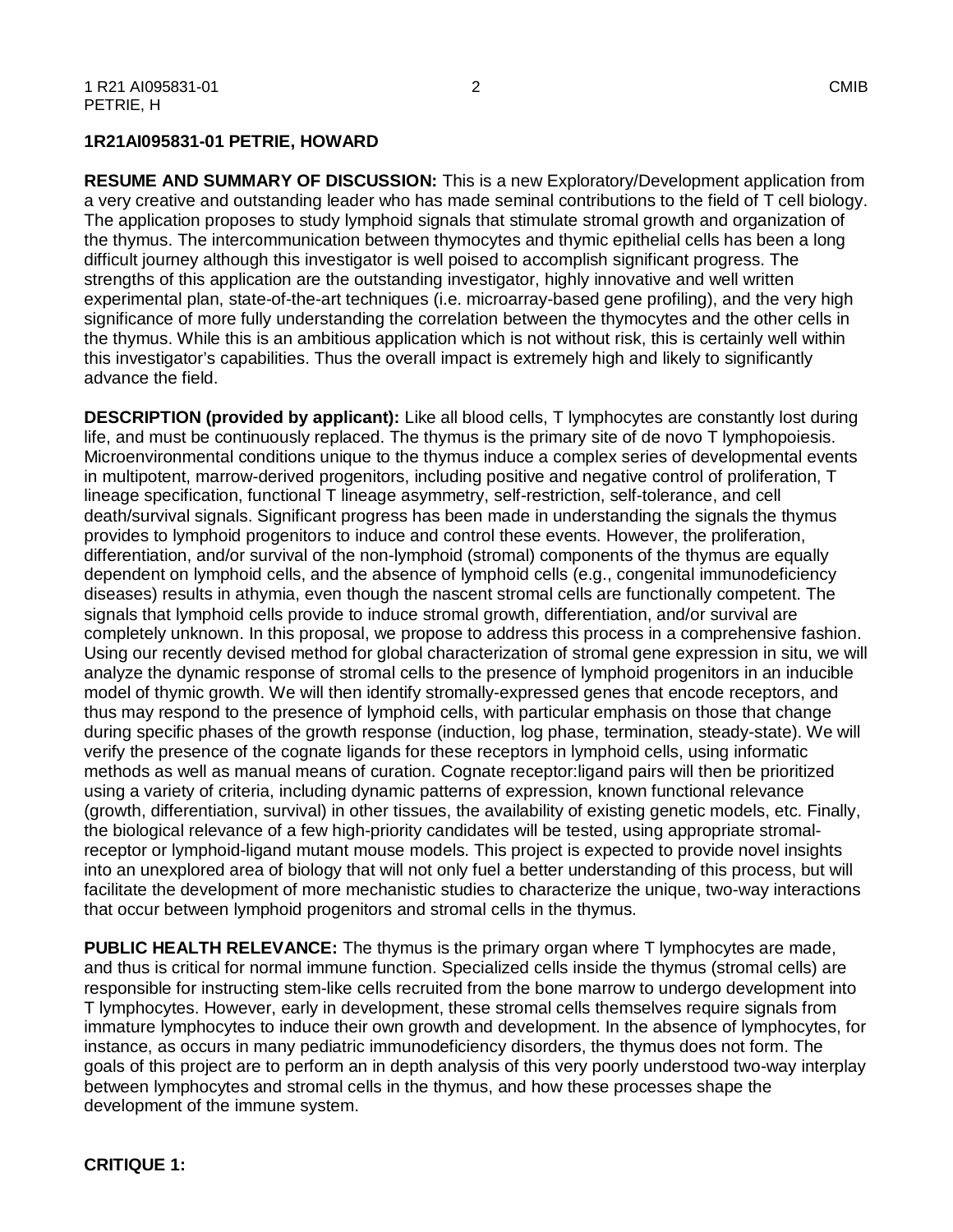1 R21 AI095831-01 3 CMIB PETRIE, H

Significance: 1 Investigator(s): 1 Innovation: 1 Approach: 2 Environment: 3

**Overall Impact:** This is a very strong proposal from a talented and experienced investigator who has provided key conceptual insights underlying the generally accepted paradigm that the thymus is a series of linked environments, and for the ordered sequence of migration events undertaken by T lymphocyte progenitors. The PI proposes to characterize the response of the IL7R deficient thymic stromal compartment to IL7R+ hematopoietic progenitor cells, using an elegant and exhaustive approach detailed in a recent publication in Immunity. In response to IL7R+ cells, it is known the thymus grows, with large numbers of proliferating stromal cells responding to the influx of competent progenitors. However, the signals delivered by progenitors to stromal cells are not well understood. PI proposes to isolate thymic stromal cells at different times after reconstitution by laser capture, subject them to microarray-based gene profiling, and subtract the signature simultaneously obtained of the lymphoid components of the thymus. The question is outstanding; the approach is state of the art and very likely to provide important insights.

# **1. Significance:**

#### **Strengths**

- Highly significant general question of how the thymic stromal compartment senses and responds to competent T cell progenitors.
- Knowledge important for studies of thymic organogenesis, homeostasis, involution, and T cell positive and negative selection.

#### **Weaknesses**

# **2. Investigator(s):**

#### **Strengths**

- Long history of interest in thymic development
- Great expertise has consistently pushed this field forward.
- Recent accomplishments include a key paper in Immunity that is expected to energize the field of thymic development, function, and thymic aging.

# **3. Innovation:**

# **Strengths**

• The innovation of this proposal is the focus on signaling into thymic stromal cells during thymic growth, together with the recent development of key technical breakthroughs that make this study possible.

#### **4. Approach:**

# **Strengths**

• Builds on published work recently appearing in Immunity, in which gene expression of specific regions of the thymus are determined by first isolating these areas by laser capture, and microarraying them, and revealing the stroma-specific expression by subtracting out the lymphoid signature. The PI proposes to extend this to describe gene expression in cortical and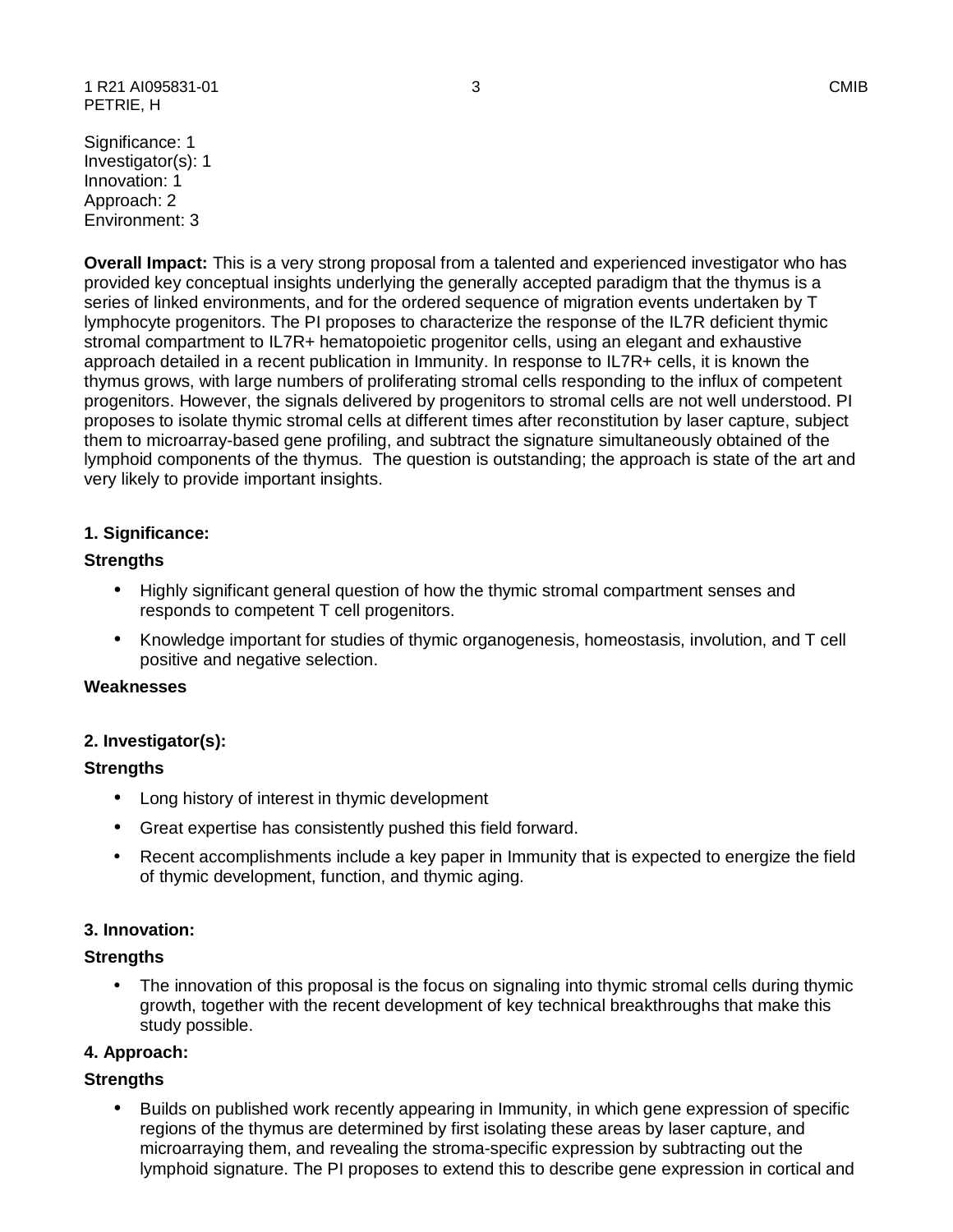medullary IL7R-/- stromal cells when responding to an influx of competent progenitors. The stromal cells must sense and respond to IL7R+ progenitors because they increase cell division. In mice with profound blocks in T cell development, medullary epithelial compartments are almost entirely absent, however, some of the signals here are already know, as RANK: RANKL interactions between mature T cells and medullary TEC are known to drive expansion of mTEC. However, signals driving cortical growth are largely unknown.

#### **Weaknesses**

• The chief potential weakness of this proposal is that it is unclear whether the key signaling pairs that are important for signaling from lymphoid cells into stromal cells will be uncovered. Indeed, given that the IL7R-/- thymus can respond to incoming progenitors, the essential signaling molecules must be already expressed by IL7R-/- stromal cells. For these specific molecules to be captured by this exploratory approach, their expression will need to be further upregulated during thymic reconstitution, or unique signals downstream of these molecules that are upregulated will need to identify that allow the upstream triggers to be deduced. However, this is an acceptable level of risk for this potentially high reward R21 proposal.

#### **5. Environment:**

#### **Strengths**

• Adequate for these studies.

#### **Weaknesses**

**Protections for Human Subjects:** Not Applicable (No Human Subjects)

#### **Vertebrate Animals:** Acceptable

• Adequate justification provided was included.

**Biohazards:** Acceptable

**Resource Sharing Plans:** Acceptable

**Budget and Period of Support:** Recommend as Requested

# **CRITIQUE 2:**

Significance: 1 Investigator(s): 1 Innovation: 2 Approach: 1 Environment: 3

**Overall Impact:** This is a very strong application from a first rate investigator who proposes to characterize changes in gene expression in thymic stromal cells in a model of thymic organ growth, then, using sophisticated computer algorithms, to define possible important receptor-ligand pairs that could control thymic stroma-developing thymocytes cross-talk, and test a few of these resulting signaling axes in vivo. The investigator has previous experience with the biological and informatics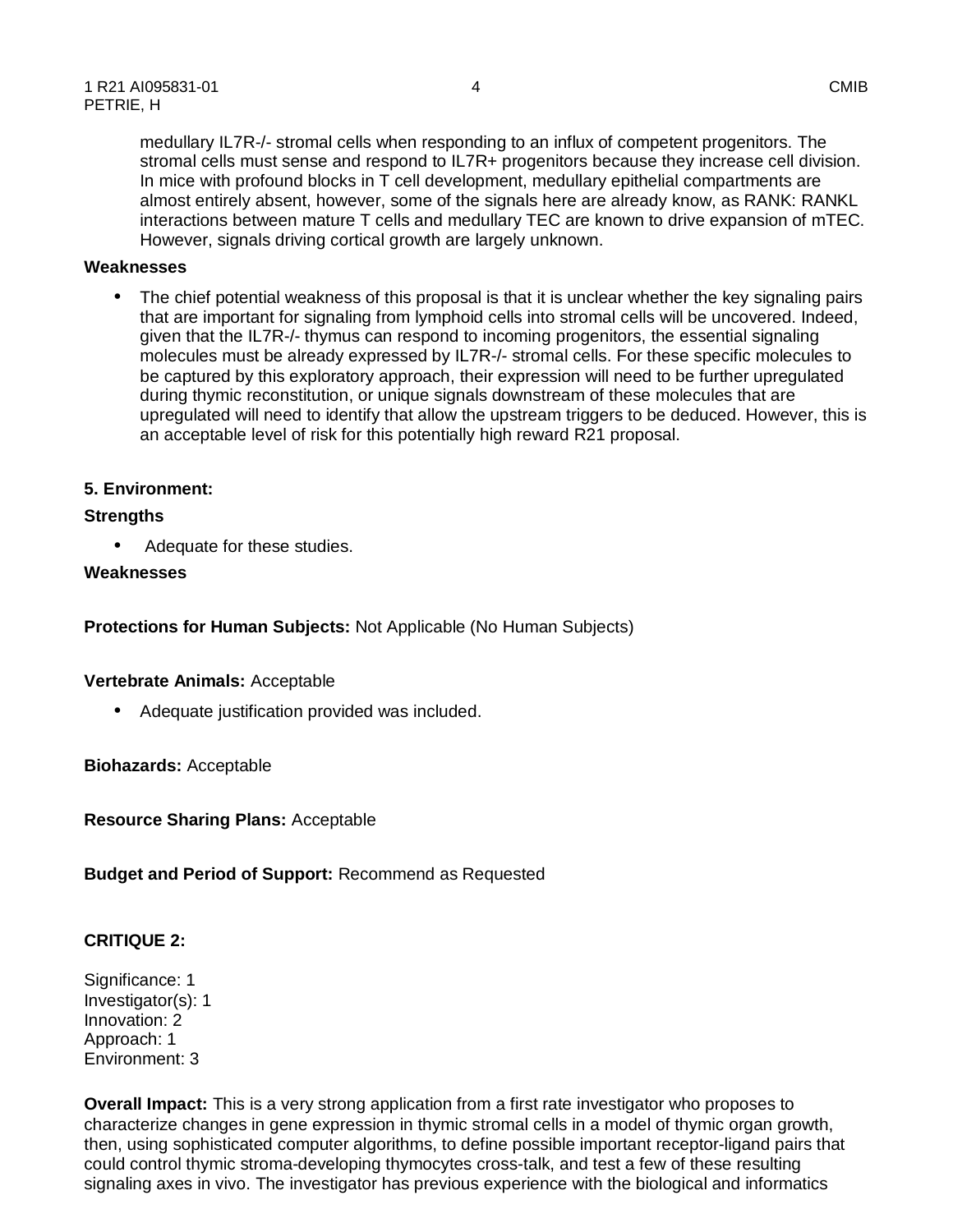approaches, so feasibility is high. Given how little we know about thymic stroma, the results are very likely to have a big impact in the field. The investigator is uniquely qualified to perform this project.

# **1. Significance:**

# **Strengths**

• The cross-talk between developing thymocytes and the stroma that supports them is known to be critical for development of the immune system, but its molecular basis are not well-defined. If successful this application would dramatically expand our knowledge in this area.

#### **Weaknesses**

#### **2. Investigator(s):**

# **Strengths**

- Leader in the field.
- Experience with these kind of approaches
- Longstanding bioinformatics collaborator

# **Weaknesses**

#### **3. Innovation:**

#### **Strengths**

- We know very little about how developing lymphoid cells influence stromal cell growth, differentiation and survival. The area of research is therefore innovative.
- The research approach is relatively novel, although it does not break new ground in respect to the investigator's previous publication.

#### **Weaknesses**

# **4. Approach:**

# **Strengths**

- Good experimental model.
- Well designed strategy for the analysis and validation of the profiling results.

#### **Weaknesses**

# **5. Environment:**

# **Strengths**

• Strong bioinformatics community.

#### **Weaknesses**

- Small immunology community.
- Little institutional support

# **Vertebrate Animals:** Acceptable

There are no concerns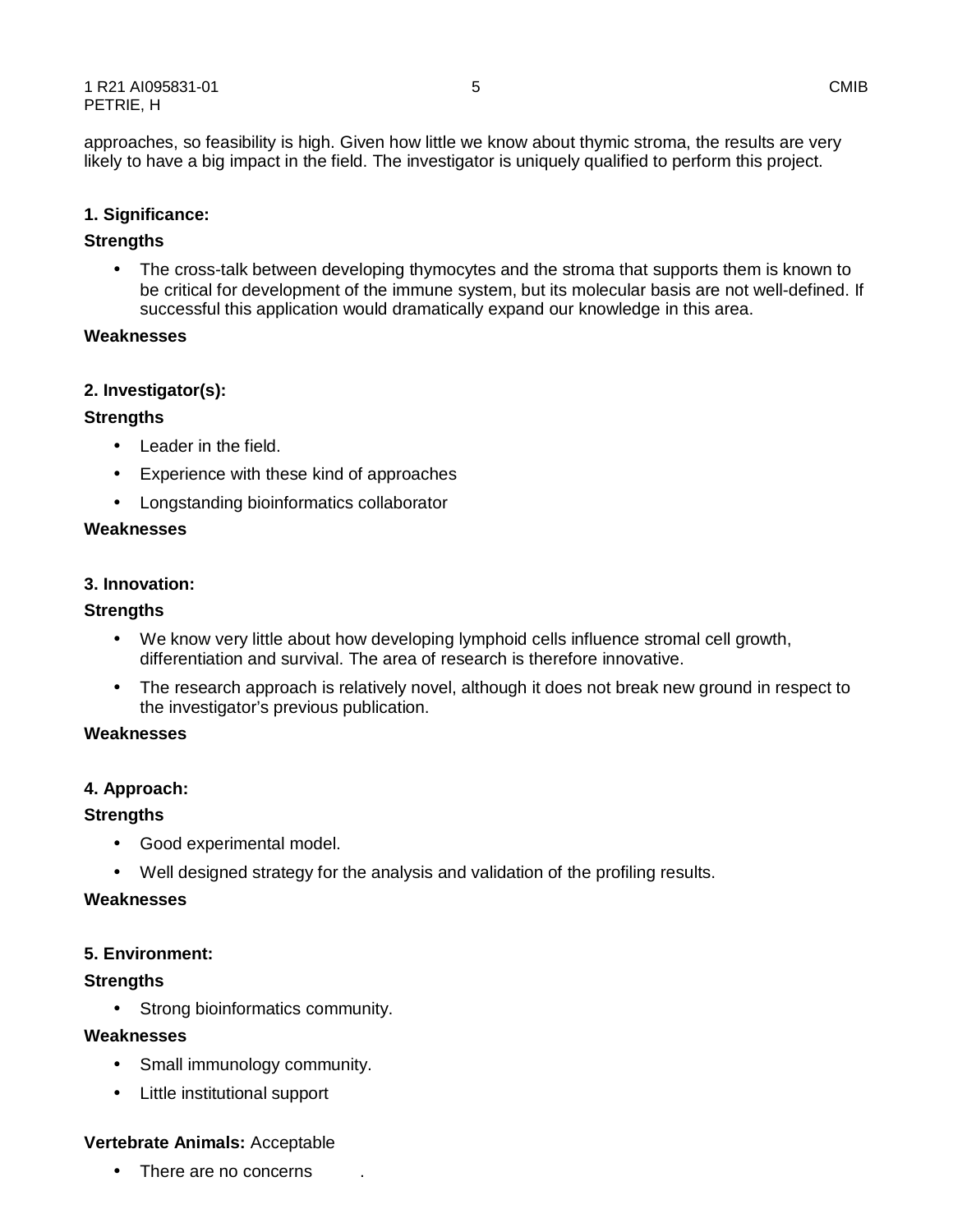• For an application likely to generate large amount of data of interest for the general community the resource sharing plan is too vague. A plan to make a database of the results accesible to other investigator would strenghthen this aspect of the application.

# **Budget and Period of Support:** Recommended budget

• Appropriate

# **CRITIQUE 3:**

Significance: 1 Investigator(s): 1 Innovation: 1 Approach: 2 Environment: 1

**Overall Impact:** This R21 application from an experienced senior investigator seeks to identify the signals produced by developing T cells that induce the maturation of stromal elements in the thymus. These studies are highly significant as essentially nothing is known about how developing T cells signal stroma. Understanding how lymphoid cells induce thymic stromal responses has been a subject of contemplation for many laboratories for many years. However, given the difficulties associated with thymic stromal cell isolation, and the further limitation imposed by the small number of cells present in the immunodeficient thymus, it has been a very difficult issue to address. This application has established a novel, comprehensive, bioinformatics approach that will enable the identification of receptor-ligand pairs expressed by thymocytes and stroma without disrupting thymic structure, which has been shown to alter the expression of Notch ligands expressed by stroma. Therefore this proposal is innovative – both regarding focus and methods. The only caveat is that testing the function of stromal molecules can only be done by making conditional knockout mice which is costly and time-consuming. Nevertheless, this approach fits perfectly with the high-risk, high-reward mandate of the R21 mechanism.

**THE FOLLOWING RESUME SECTIONS WERE PREPARED BY THE SCIENTIFIC REVIEW OFFICER TO SUMMARIZE THE OUTCOME OF DISCUSSIONS OF THE REVIEW COMMITTEE ON THE FOLLOWING ISSUES:** 

# **VERTEBRATE ANIMAL (Resume): ACCEPTABLE**

**MODEL ORGANISM SHARING PLAN: New model organisms will be generated during the project period and the application includes an adequate model organism sharing plan.** 

**COMMITTEE BUDGET RECOMMENDATIONS: The budget was recommended for time and amount as requested.** 

NIH has modified its policy regarding the receipt of resubmissions (amended applications). See Guide Notice NOT-OD-10-080 at http://grants.nih.gov/grants/guide/notice-files/NOT-OD-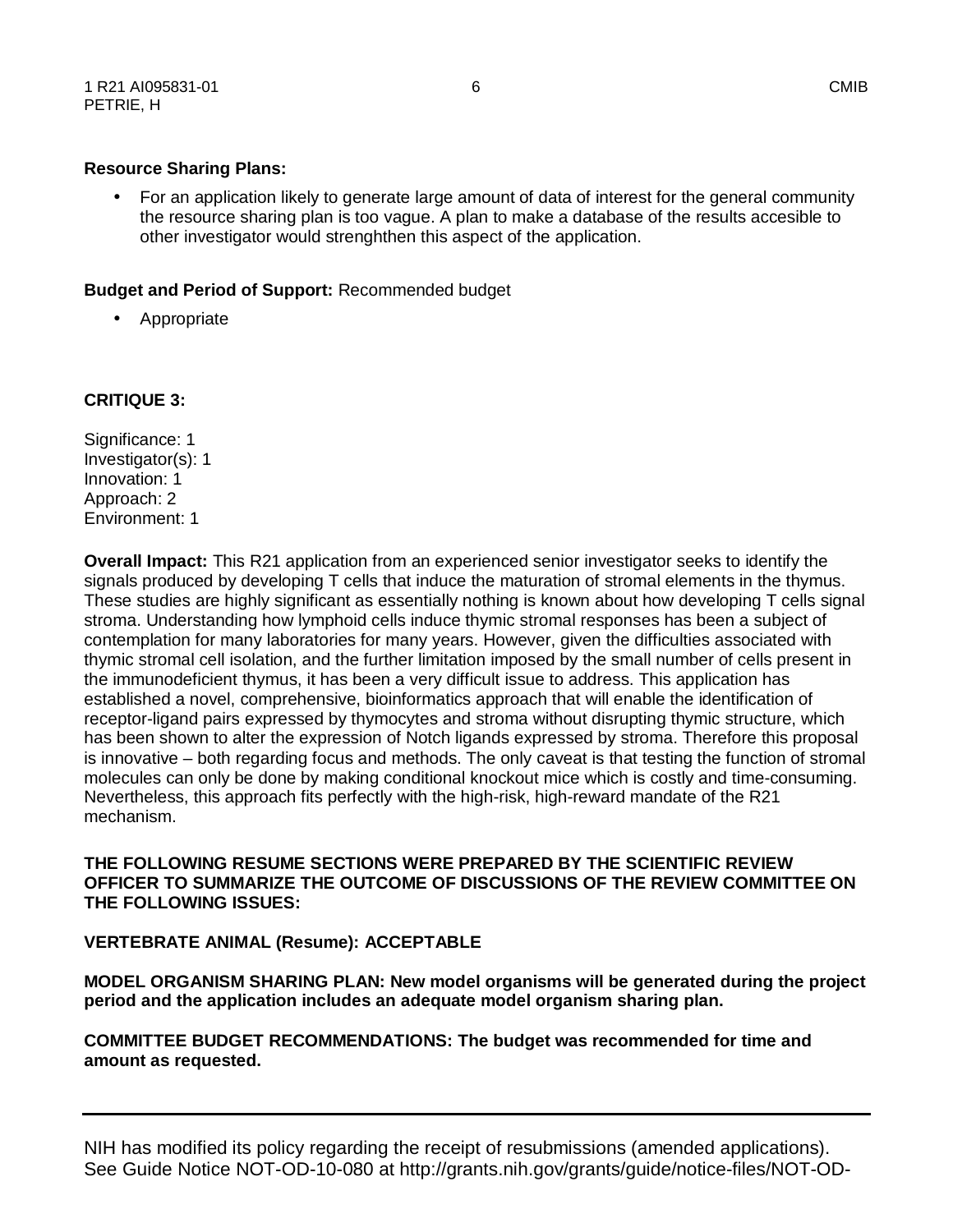# 10-080.html.

The impact/priority score is calculated after discussion of an application by averaging the overall scores (1-9) given by all voting reviewers on the committee and multiplying by 10. The criterion scores are submitted prior to the meeting by the individual reviewers assigned to an application, and are not discussed specifically at the review meeting or calculated into the overall impact score. For details on the review process, see http://grants.nih.gov/grants/peer\_review\_process.htm#scoring.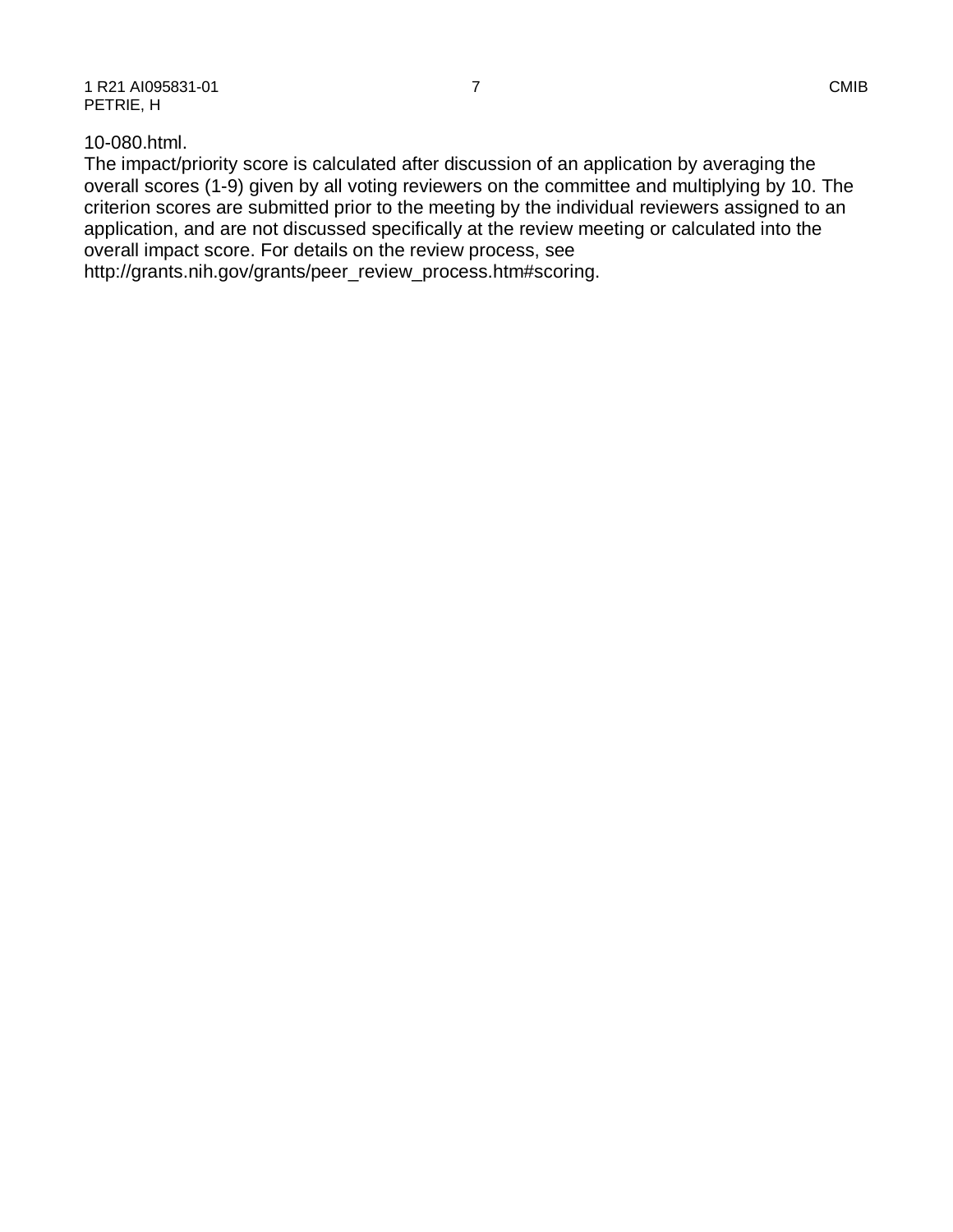#### **MEETING ROSTER**

#### **Cellular and Molecular Immunology - B Study Section Immunology Integrated Review Group CENTER FOR SCIENTIFIC REVIEW CMIB February 03, 2011 - February 04, 2011**

#### **CHAIRPERSON**

PILLAI, SHIV SUBRAMANIAM, MBBS, PHD ASSOCIATE PROFESSOR DEPARTMENT OF MEDICINE MASSACHUSETTS GENERAL HOSPITAL CANCER **CENTER** HARVARD MEDICAL SCHOOL BOSTON, MA 02129

#### **MEMBERS**

ALBEROLA-ILA, JOSE , MD, PHD \* ASSOCIATE PROFESSOR IMMUNOBIOLOGY AND CANCER RESEARCH PROGRAM OKLAHOMA MEDICAL RESEARCH FOUNDATION OKLAHOMA CITY, OK 73104

BHANDOOLA, AVINASH , PHD ASSOCIATE PROFESSOR DEPARTMENT OF PATHOLOGY AND LABORATORY MEDICINE UNIVERSITY OF PENNSYLVANIA SCHOOL OF MEDICINE PHILADELPHIA, PA 19104

COLLINS, EDWARD JOHN, PHD ASSOCIATE PROFESSOR DEPARTMENT OF MICROBIOLOGY AND IMMUNOLOGY UNIVERSITY OF NORTH CAROLINA CHAPEL HILL, NC 27599

COVEY, LORI R, PHD PROFESSOR DEPARTMENT OF CELL BIOLOGY AND NEUROSCIENCE RUTGERS UNIVERSITY PISCATAWAY, NJ 08854

DENT, ALEXANDER L, PHD \* ASSOCIATE PROFESSOR DEPARTMENT OF MICROBIOLOGY AND IMMUNOLOGY WALTHER ONCOLOGY CENTER INDIANA UNIVERSITY SCHOOL OF MEDICINE INDIANAPOLIS, IN 46202

FOWELL, DEBORAH J, PHD \* ASSOCIATE PROFESSOR DEPARTMENT OF MICROBIOLOGY AND IMMUNOLOGY SCHOOL OF MEDICINE AND DENTISTRY UNIVERSITY OF ROCHESTER ROCHESTER, NY 14642

FUGMANN, SEBASTIAN D, PHD \* INVESTIGATOR BIOMEDICAL RESEARCH CENTER NATIONAL INSTITUTE OF AGING NATIONAL INSTITUTES HEALTH BALTIMORE, MD 21224

GU, HUA , DSC \* IRENE DIAMOND ASSOCIATE PROFESSOR DIVISION OF HEALTH SCIENCES DEPARTMENT OF MICROBIOLOGY AND IMMUNOLOGY COLUMBIA UNIVERSITY NEW YORK, NY 10032

GUMPERZ, JENNY E, PHD \* ASSOCIATE PROFESSOR DEPARTMENT OF MEDICAL MICROBIOLOGY AND IMMUNOLOGY UNIVERSITY OF WISCONSIN MEDICAL SCHOOL MADISON, WI 53706

HAGMAN, JAMES R, PHD PROFESSOR INTEGRATED DEPARTMENT OF IMMUNOLOGY NATIONAL JEWISH MEDICAL AND RESEARCH CENTER DENVER, CO 80206

HE, YOU-WEN , MD, PHD ASSOCIATE PROFESSOR OF IMMUNOLOGY DEPARTMENT OF IMMUNOLOGY DUKE UNIVERSITY MEDICAL CENTER DURHAM, NC 27710

JACOB, JOSHY , PHD ASSOCIATE PROFESSOR EMORY VACCINE CENTER EMORY UNIVERSITY ATLANTA, GA 30329

JAMESON, STEPHEN C, PHD PROFESSOR DEPARTMENT OF LABORATORY MEDICINE UNIVERSITY OF MINNESOTA MEDICAL SCHOOL MINNEAPOLIS, MN 55414

JUSTEMENT, LOUIS B, PHD \* PROFESSOR DEPARTMENT OF MICROBIOLOGY UNIVERSITY OF ALABAMA AT BIRMINGHAM BIRMINGHAM, AL 35294

KEEGAN, ACHSAH D, PHD PROFESSOR DEPARTMENT OF MICROBIOLOGY AND IMMUNOLOGY UNIVERSITY OF MARYLAND SCHOOL OF MEDICINE BALTIMORE, MD 21201

LENTSCH, ALEX B, PHD \* PROFESSOR AND VICE CHAIRMAN FOR RESEARCH DEPARTMENT OF SURGERY UNIVERSITY OF CINCINNATI COLLEGE OF MEDICINE CINCINNATI, OH 452670558